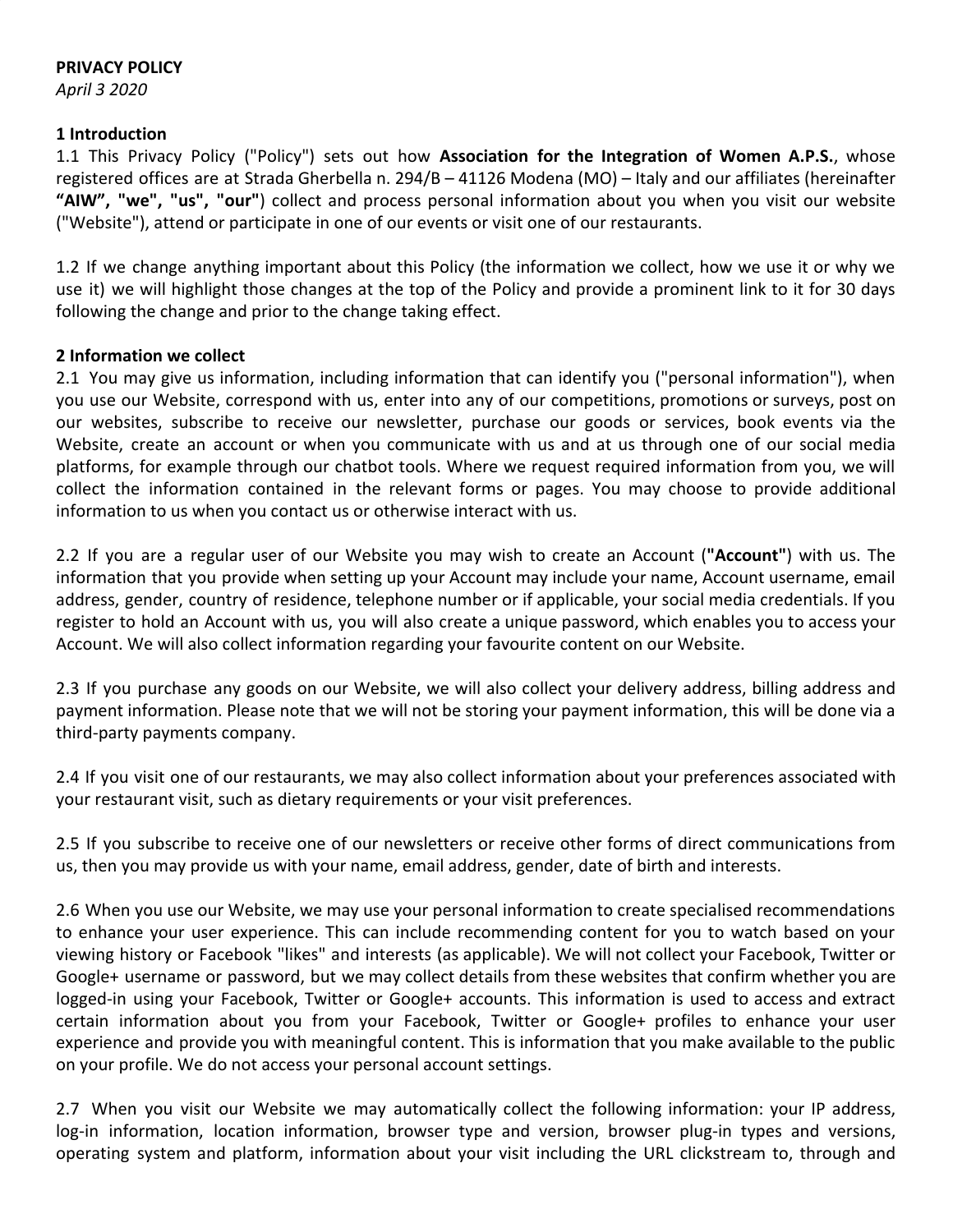from our Website, your advertising ID (if this is supported by your device such as an Apple product or Google product),products you viewed or searched for, videos you have accessed, download errors, length of visits to certain pages, page interactions, media download for offline access, screen resolution, device processing power and memory, playback errors and buffering issues, user behaviour such as length of use, and unique device identifiers (for example an IMEI address (a unique number assigned to mobile phones that is used by GSM networks to help them identify valid mobile devices)). We collect information automatically through the use of various technologies, including through "cookies" and "web beacons".

2.8 We may also collect information about you through our security systems when you visit our premises or attend our events.

2.9 We may receive information about you from other sources if you use any of the other services we provide on our Website, or from other entities and affiliates. We are also working closely with third parties (including, for example, business and/or sponsorship partners, sub-contractors in technical, payment and delivery services, advertising networks, analytics providers, search information providers, credit reference agencies) and may receive information about you from them (including information that is publicly available).

### **3 Why we use your information**

3.1 We use the information we collect in order to provide you with the best possible experience when you access our Website and engage with us, including by using our services and products. This includes using your information for the following purposes:

*(a) providing and improving our products and services*: we use your information in order to provide you with the products and services you have requested, including when making a purchase, booking an event, sending you confirmation emails or contacting you regarding your Account. We use your information to improve and adapt our Website, products and services to better suit the behaviours and technical capabilities of our users;

*(b) creating and managing your Account*: we use your information in order to create your Account and manage our relationship with you. We also use your information to communicate with you regarding your Account and our services;

*(c) administering the Website*: we use your information in order to administer our Website for internal operations, including troubleshooting purposes and to understand any errors you may encounter when using our Website;

*(d) improving use and content of our web pages*: we use your information in order to improve the content of our web pages and ensure that it is presented in the most effective manner for you and your devices;

*(e) safety and security*: we use information collected on our Website as part of our efforts to keep our Website safe and secure and to help manage and administer our IT systems. We use information collected through our security systems to help keep our premises and individuals attending our events safe and secure.

*(f) marketing*: we use your information in order to communicate with you and keep you up to date with our activities and events and those of third parties that you may be interested in and to make suggestions and recommendations to you on our Website about goods or services that may interest you. We will provide you with this information via email (subject to your prior consent if legally required), personalised notifications on our websites, targeted ads on our Website and third-party platforms, text, social media or telephone;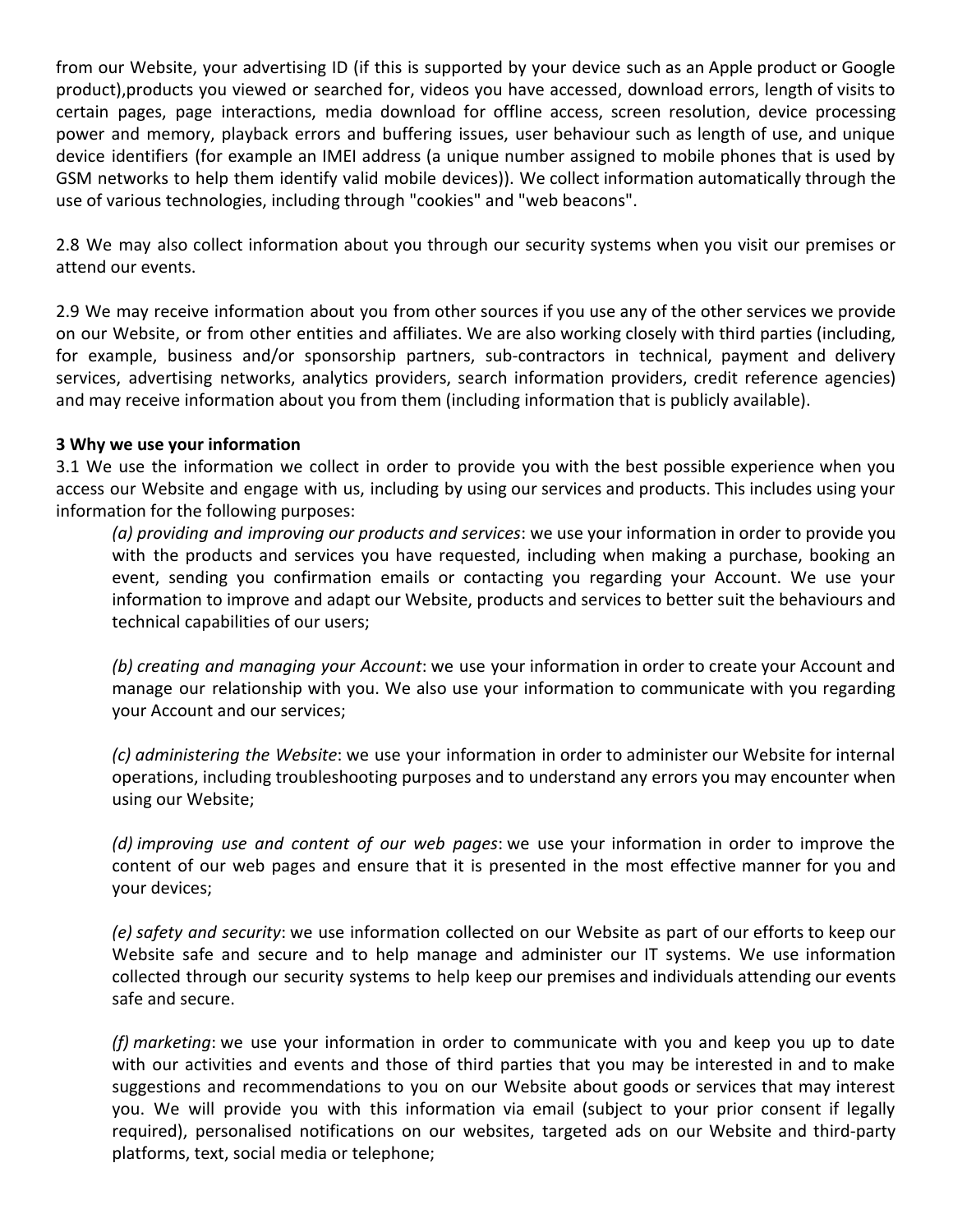*(g) online advertising*: we use your information in order to measure or understand the effectiveness of advertising we serve to you and others, and to deliver relevant advertising to you. We also use your information when communicating with you through social media in order to build and maintain our social media brand;

*(h) personalising and tailoring your experience*: where permitted by law, we may combine information we receive from third party sources, including from social media websites, with information you give to us and information we collect about you, including cookie and web beacon information. We may use this information and the combined information for learning more about your preferences as our customer, for enhancing your user experience on our Website and for providing you with information, content and offerings tailored to your needs;

*(i) providing a consistent experience across devices and platforms*: we will match information collected from and provided by you on one device or platform with information collected from and provided by you on other devices and platforms;

*(j) providing customer service and managing any complaints or requests*: we may use your information in order to provide you with a more efficient customer care service and managing any complaints or requests on your behalf;

*(k) to make necessary disclosures and law enforcement*: we may use your information in order to make necessary disclosures in response requests which We are legally required to comply with, to law enforcement or regulatory authority, body or agency or in the defence of a legal claim. Furthermore, to enforce our Terms and Conditions and/or this Policy; and

(l) administering a sale, transfer or reorganisation of one of our business entities.

### **4 Legal grounds for using your information**

4.1 Our processing of your personal information will be based on a variety of legal grounds, including:

*(a) where you have provided your consent*: for example, we require your consent in order to process your personal information for direct marketing activities, when using technology such as cookies or when processing special categories of data such as your dietary requirements;

*(b) where the processing is necessary for the performance of a contract*: for example, to allow us to facilitate an event booking, deliver goods you have ordered on our web shop;

*(c) where we need to comply with a legal obligation*: for example, we may need to disclose your data to a law enforcement agency or to your or our representatives acting in a legal dispute; and

*(d) where the processing is necessary for the purposes of our legitimate interests*: this includes, for example, to: (1) provide our products and services to you; (2) ensure your Account is adequately protected and to ensure that our Website, network and information technology are secure and are being used in an appropriate manner; (3) better understand how you use our products, services and Website and to make improvements; (4) research and analyse the products and services you want; (5) tailor our content, marketing, promotions and offers to those more relevant to your interests; (6) maintain a profile on both traditional and social media; (7) efficiently communicate and conduct social analytics and content performance on social media; (8) provide security over our business and who we partner with and to monitor the areas around and within our premises to safeguard our employees,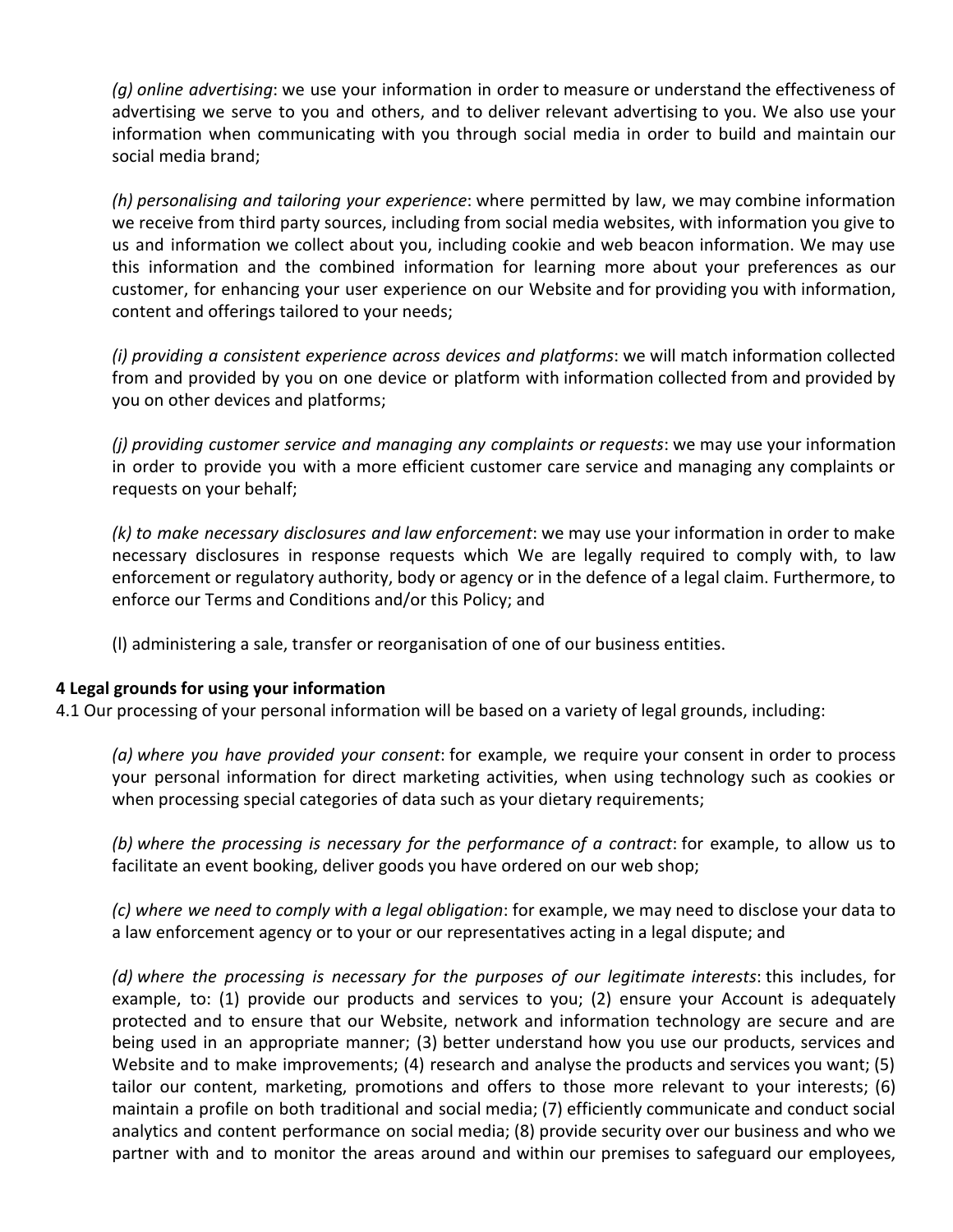customers and members of the public against wrongdoing or criminal activity; (9) develop and maintain relationships with vendors, partners and other companies and dealing with individuals who work for them; (10) to remain aware of updated market practice to ensure that we are offering a service which is competitive and meets the expectations of our customers; and (11) determine the effectiveness of advertising on our Website and on partner websites. In some jurisdictions, this type of processing requires consent. We will obtain your consent where we are legally required do so.

## **5 How we share and disclose your information**

5.1 We may share your information with our affiliates for the purposes outlined at section 3 of this Policy and with third parties, which include third party online platforms, social media platforms, organisations providing a service to us or acting as our agents, including, but not limited to, sub-contractors (including their agents) and professional advisers, advertising agencies, ad networks, IT suppliers, database providers, backup and disaster recovery specialists, email providers and other service providers necessary for improving our products and services.

### 5.2 We will:

(a) share aggregated, anonymised or other de-identified data with advertisers, advertising networks and social networks that require the data to select and serve relevant adverts to you and others. We will also use aggregate information to help advertisers reach the kind of audience they want to target;

(b) make use of the personal information we have collected from you to help our advertisers display their advertisements to a target audience and to present our promotional messages to you including using Facebook Custom Audience. This means you will be presented with advertisements that are more relevant to you as a result of the personal information we hold about you; and

(c) share your personal data with and access information from analytics and search engine providers that assist us in the improvement and optimisation of the Website for better personalisation of content and advertising.

5.3 Our suppliers and service providers will be required to meet our standards on processing information and security. The information we provide them, including your personal information, will only be provided in connection with the performance of their function. They will not be permitted to use your personal data for any purposes other than those outlined in this Policy.

### **6 How to opt in or opt out of direct marketing**

6.1 We, and selected third parties, may use the information you give us on our Website for direct marketing purposes to provide updates, newsletters, information about events or other communications that we think may interest you.

6.2 Where required by law, your prior consent will be obtained before we send you direct marketing. In any event, we will offer you the option to unsubscribe in every communication sent.

6.3 You may object to receiving direct marketing from us at any time by contacting us by email at the email address detailed below in section 17 or selecting the unsubscribe option in our email communications.

### **7 Analysis and advertising tools**

7.1 To ensure our online advertising is tailored and interesting for you, we analyse your behaviour on our sites, partner websites, and your interactions with us. For example, we track when you click articles or our adverts (which are on our websites and third party websites), when you interact with us on social media (by mentioning us or our products), when you directly communicate with us (which may include communicating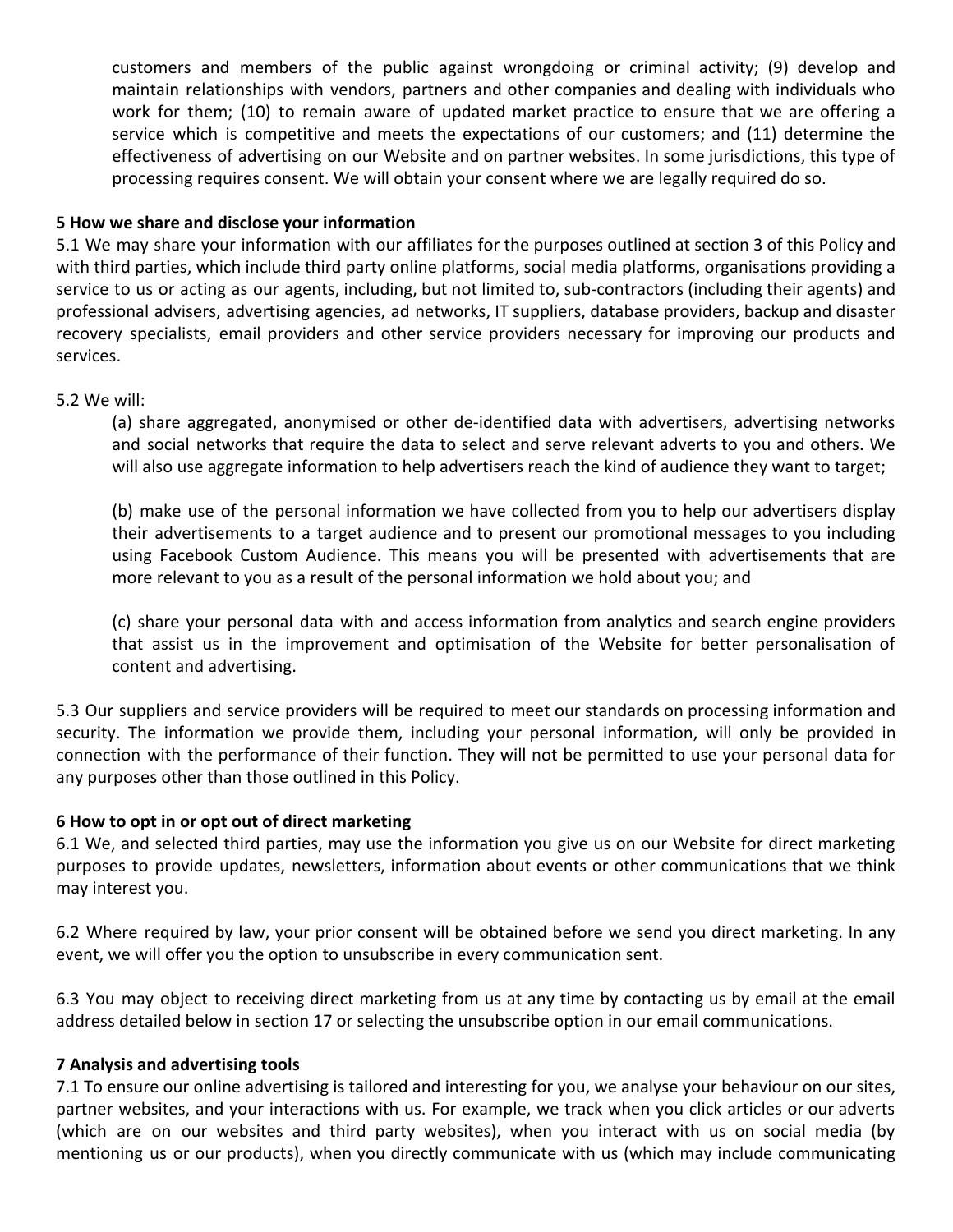with our chatbot tools which are used across social media), when you buy tickets to one of our events, when you buy products from us, when you attend our events, when you open and interact with our marketing communications and where you have come from to visit our Website.

7.2 We may use third party tools. For this purpose, we use cookies or similar technologies to collect information about your browsing behaviour and deliver interest-based ads to you.

### **8 Cookies and other technologies**

8.1 We collect information automatically through the use of "cookies". Cookies may be set by us, or they may be set by third parties. A cookie is a text file containing small amounts of information that a website can send to your browser, which may then be stored on your computer as a tag that distinguishes your computer but does not name you. Some of our Website pages use cookies to better serve you when you return to the Website. You can set your browser to notify you before you receive a cookie, giving you the chance to decide whether to accept it. You can also set your browser to turn off cookies; however, if you do this, some of our Website may not work properly.

8.2 We also make use of "web beacons" also commonly known as "single pixel GIFs", "clear GIFs" or "tags". Web beacons are small graphic images that may be included on our Website. Web beacons allow us optimise our products and services and provide us and third-party partners with analytics information, such as how many visitors our Website receives. We may also use web beacons in our email correspondence to determine whether you open them or take any further action.

## **9 Links to other websites and social media**

9.1 Where we provide links to other websites, we do so for information purposes only. The other websites are outside our control and are not covered by this Policy. If you access other websites using the links provided, the operators of these websites may collect information from you which will be used by them in accordance with their privacy policy, which may differ from ours.

9.2 In some pages of our Website, third parties that provide content, applications or plug-ins through our Website may track your use of content, applications and plug-ins or customize content, applications and plug-ins for you. For example, when you share an article using a social media sharing button on our Website (e.g., Facebook, Twitter, or Google Plus), the social network that has created the button will record that you have done this.

### **10 Data retention**

10.1 We will not retain your information for longer than is necessary for our business purposes or for legal or regulatory requirements.

10.2 We will retain your information for as long as you have an Account with AIW and for a period of time thereafter if it is necessary to meet our legal obligations, such as retaining the information for tax and accounting purposes. We retain your information in accordance with our internal data retention procedures.

10.3 If you object or opt-out of receiving direct marketing communications from us, we will remove your contact details and marketing permissions to ensure that you do not receive any future marketing communications from us. Also, we will not delete personal data if relevant to an investigation or a dispute. It will continue to be stored until those issues are fully resolved.

10.4 In all cases, we will continue to protect your personal data in accordance with the terms of this Policy. We will also routinely refresh our information to ensure we keep it up-to-date.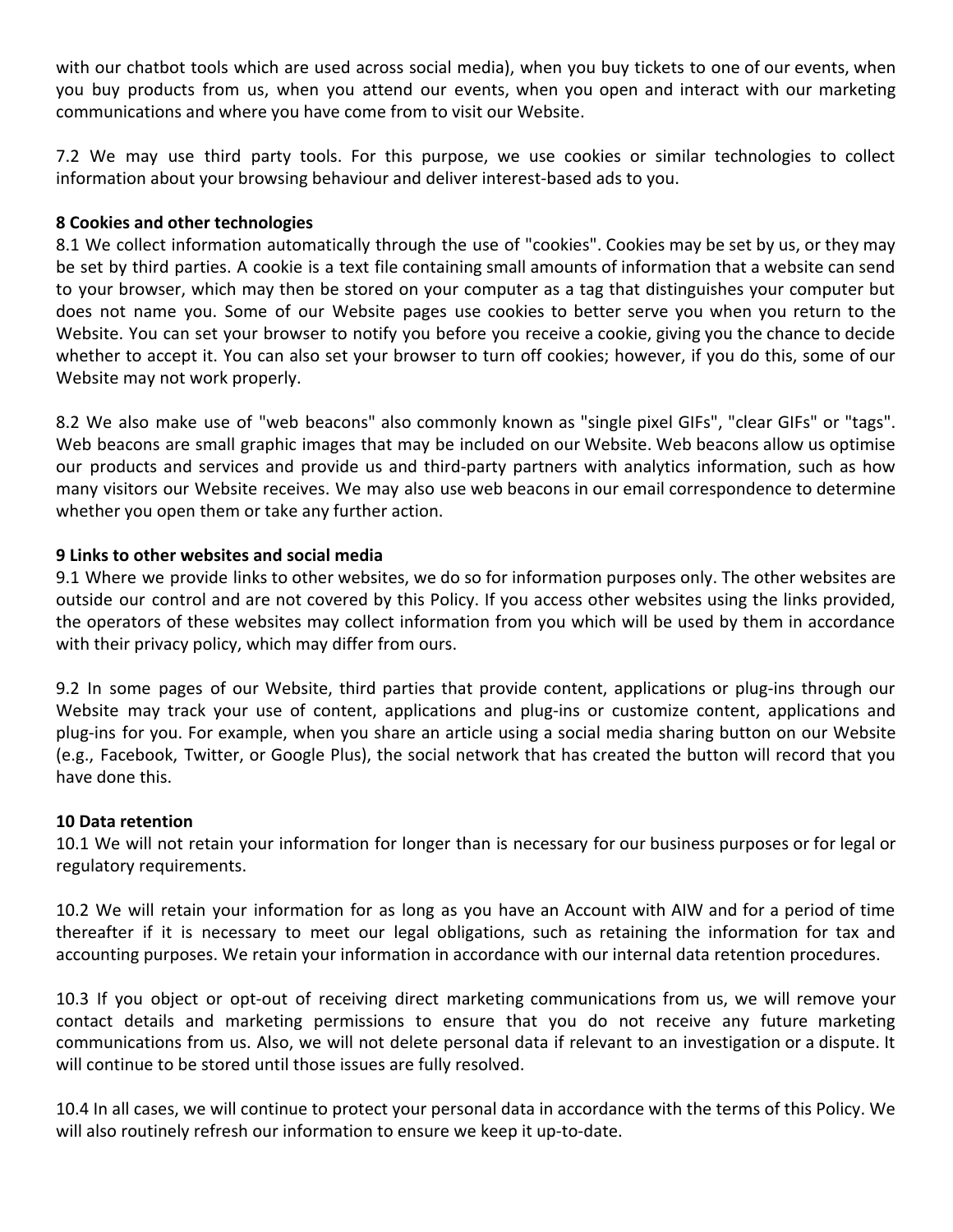# **11 Your rights**

11.1 Subject to applicable law, you may have the following rights, in certain circumstances, in relation to your personal information:

*(a) Right to access your personal information*. If you wish to obtain a copy of the personal information that we hold about you, please contact us at the email address stated below. Before responding to your request, we may ask you to verify your identity and to provide further details about your request. We will endeavour to respond within an appropriate timeframe and, in any event, within any timescales required by law.

*(b) Right to rectify, erase or restrict the processing of your personal information*. If you wish to rectify, erase or restrict the processing of your personal information please contact us at the email address stated below. It is your responsibility to ensure that you submit true, accurate and complete information to us and keep this information up to date.

*(c) Right to withdraw consent*. Where you have provided your consent to processing, you may withdraw your consent at any time by contacting us at the email address stated below in section 17.

*(d) Right to data portability*. You can ask us to help you move some of your information to other companies. To help with that you have a right to ask that we provide your information in an easily readable format to another company. You can email your request to the email address stated below.

*(e) Right to object*. You can object to the way we process your personal information or object to direct marketing based on profiling where this is based on legitimate interests, by emailing your request to the email address stated below.

*(f) Right not to be subject to an automated decision (see section 12 below for more details)*.

*(g) Right to lodge a complaint with a supervisory authority*. You can get in touch with your local regulator if you have a complaint in relation to how we handle your personal information.

11.2 If you have chosen to have an Account then you can access the personal information we hold about you via your Account to obtain a copy of it and to correct, amend, or delete information that is inaccurate. You can also close your Account at any time.

11.3 If you would like to exercise any of your rights listed above, you can contact us at the email address detailed in section 17.

### **12 Profiling**

12.1 We may use your data in order to try and learn more about you so that we can aim to better predict what products and services you may be interested in.

12.2 On some of our websites, we may engage service providers who use automated decision making in order to verify your address and assess your creditworthiness. This allows us to ensure we use correct address data and to evaluate the risk of non-payment for our products and services.

### **13 Information security**

13.1 We apply physical, technical and administrative measures to protect your personal information that is under our control from unauthorised access, collection, use, disclosure, copying, modification or disposal. All information you provide to us is stored on secure servers.